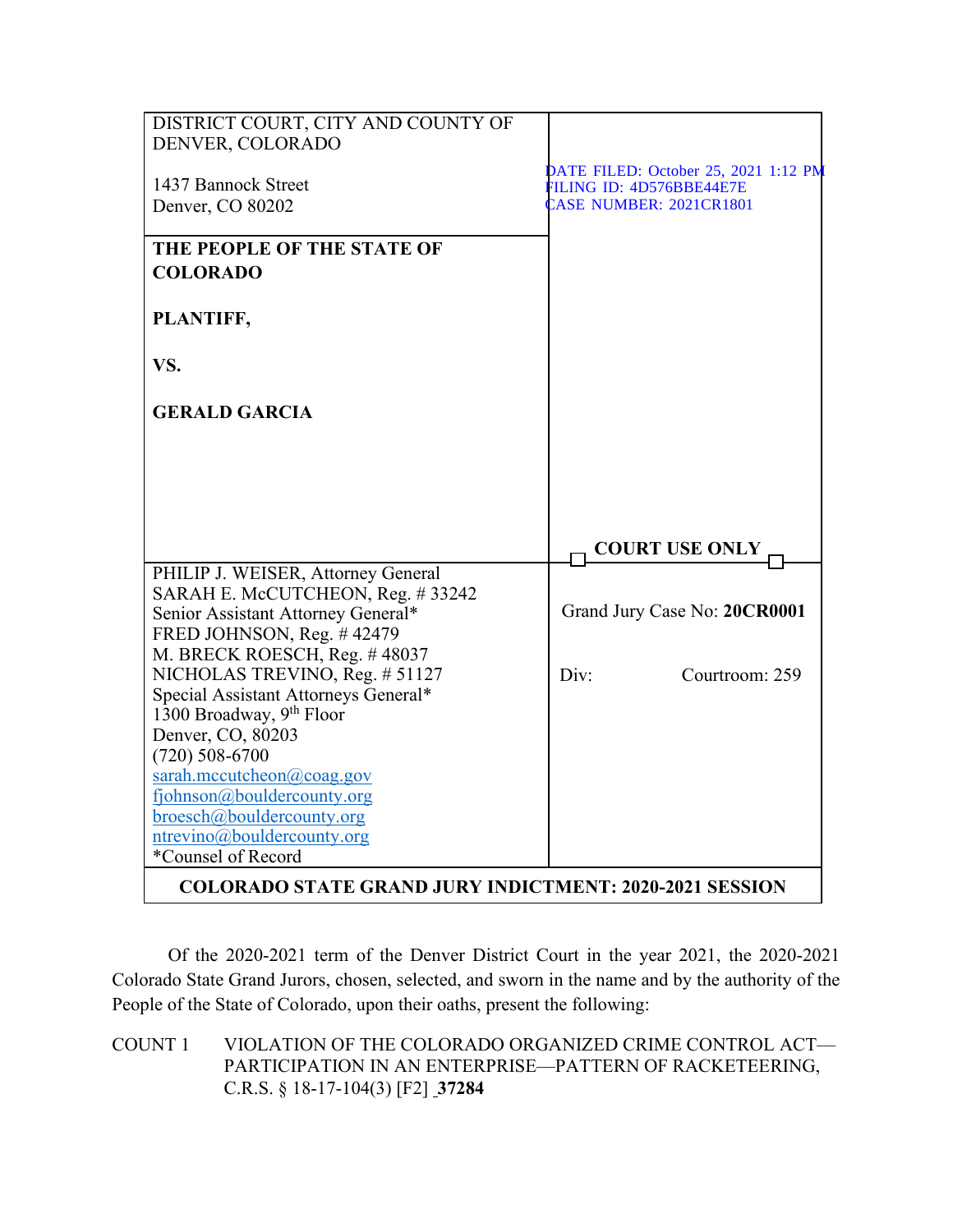- COUNT 2 VIOLATION OF THE COLORADO ORGANIZED CRIME CONTROL ACT— PARTICIPATION IN AN ENTERPRISE—CONSPIRACY, C.R.S. § 18-17- 104(4) [F2] **37285**
- COUNT 3 SECOND DEGREE BURGLARY BUILDING, C.R.S. 18-4-203(1) [F4] **06031**
- COUNT 4 THEFT \$20,000 \$100,000, C.R.S. 18-4-401(1),(2)(H) [F4] **08A15**
- COUNT 5 CRIMINAL MISCHIEF \$1,000 \$5,000, C.R.S. 18-4-501(1),(4)(D) [F6] **0901J**
- COUNT 6 SECOND DEGREE BURGLARY BUILDING, C.R.S. 18-4-203(1) [F4] **06031**
- COUNT 7 THEFT \$20,000 \$100,000, C.R.S. 18-4-401(1),(2)(H) [F4] **08A15**
- COUNT 8 CRIMINAL MISCHIEF \$750 \$1,000, C.R.S. 18-4-501(1),(4)(C) [M1] **0901H**
- COUNT 9 AGGRAVATED MOTOR VEHICLE THEFT IN THE FIRST DEGREE, C.R.S. 18-4-409(2),(3)(A) [F4] **0804G**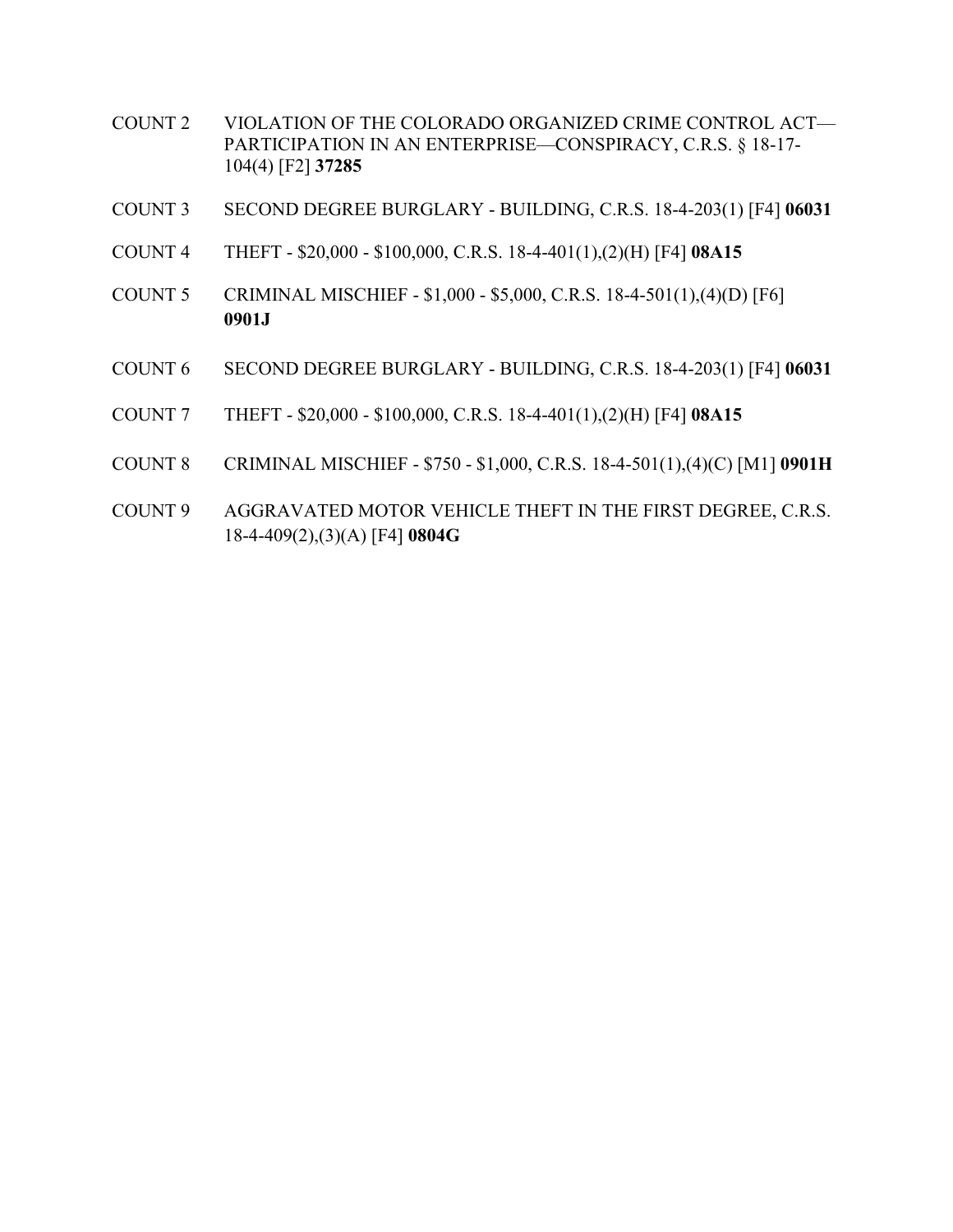#### **COUNT ONE**

## VIOLATION OF THE COLORADO ORGANIZED CRIME CONTROL ACT— PARTICIPATION IN AN ENTERPRISE—PATTERN OF RACKETEERING, C.R.S. § 18-17- 104(3) [F2] **37284**

Between and including November 17, 2019 and June 10, 2020, in the State of Colorado, **Gerald Garcia**, while employed by or associated with an enterprise as defined by § 18-17-103(2), C.R.S., as amended, namely: a group of individuals associated in fact, although not a legal entity, unlawfully, feloniously, and knowingly conducted or participated, directly or indirectly, in the enterprise through a pattern of racketeering activity; in violation of sections 18-17-104(3) and 18- 17-105, C.R.S.

### **COUNT TWO** VIOLATION OF THE COLORADO ORGANIZED CRIME CONTROL ACT— PARTICIPATION IN AN ENTERPRISE—CONSPIRACY, C.R.S. § 18-17-104(4) [F2] **37285**

Between and including November 17, 2019 and June 10, 2020, in the State of Colorado, **Gerald Garcia** did unlawfully, feloniously, and knowingly conspire or endeavor to conduct and participate, directly or indirectly, in an enterprise, through a pattern of racketeering activity; in violation of section 18-17-104(4) and 18-17-104(3), C.R.S.

The offenses alleged in Count One and Count One Two were committed in the following manner:

### **THE ENTERPRISE**

The Enterprise alleged in Counts One and Two was a group of individuals, associated in fact although not a legal entity. The individuals in this group include, but are not limited to the following: Maurice Leday, Austin Butler, Kevin Acosta-Larkin, Jason Quijada, Warren Nehring, Gregory Melina, Danny Montelongo, Gerald Garcia, Nehemiah Garcia, Kane Valdez, Chemaine Armijo, Jared Brooks, Gabriel Flood, Adrian Rocha-Chairez, Salvador Mena-Barreno, and other persons known, including but not limited to those indicted, or as yet unknown.

The above-named individuals were involved from time to time in racketeering activity described herein that was related to the conduct of the Enterprise. The conduct of the Enterprise was to illegally burglarize bicycle stores across the Front Range in order to steal high-end mountain bikes. These burglaries were typically accomplished between the hours of midnight and 6:00 a.m. After organizing a particular burglary via Facebook messenger, approximately two to four suspects in gloves and masks gained access to a particular business by using a rock to break a window or by breaching the business with a vehicle. The box truck or vans used in the commission of these burglaries were typically stolen a few hours prior. Upon entry, the suspects targeted high-end mountain bicycles, included carbon fiber bicycles. They did not steal more valuable road bicycles, cash, safes or other merchandise from the stores. The bicycles were then taken to a specific location, and given to a fence who then arranged for the bicycles to be transported for sale out of state, and possibly out of the country. The proceeds were then distributed amongst those involved,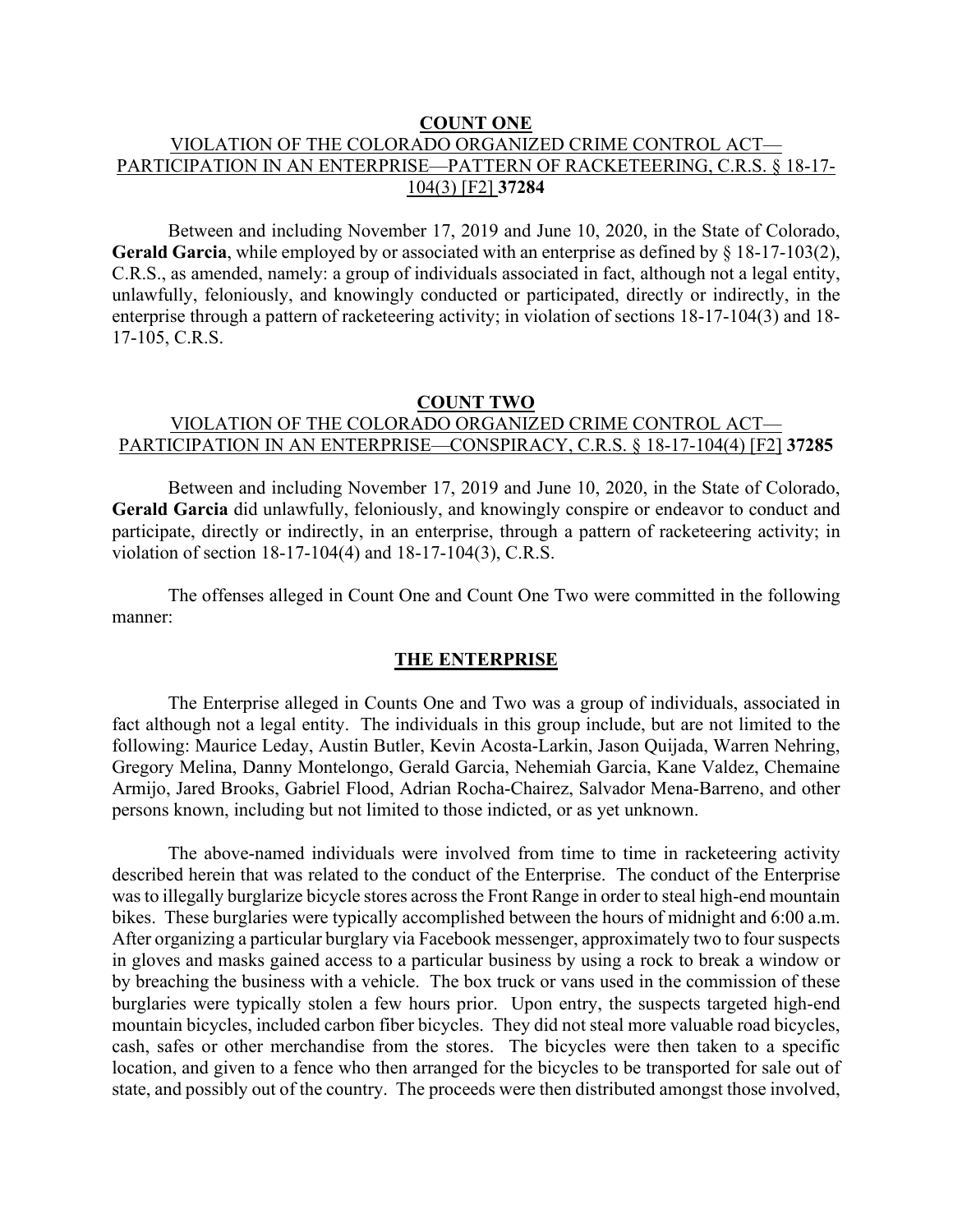who then used the proceeds to rent hotel rooms and purchase alcohol. On occasion, bicycles were not moved to the fence and were instead offered for sale by the thieves themselves.

Members of the Enterprise had specified roles and responsibilities. Maurice Leday coordinated over the phone with the fence, Rocha-Chairez, prior to committing a particular burglary. At times, Rocha-Chairez also dictated the number of bicycles needed for ultimate sale. Leday then recruited burglary participants in the days leading up to each burglary. Often, these participants were friends and acquaintances of his. This was usually done by using Facebook messenger. Leday accepted or denied participants in the burglaries, and also coordinated the collection of equipment needed, *e.g.* bolt cutters, screwdrivers, hammers, crowbars, gloves, or masks. Once a burglary crew was assembled, one or more of the participants would steal a vehicle, which was then used to surveil the chosen bike shop and commit the burglary. Once the burglary occurred, Maurice Leday met with the fence Rocha-Chairez to deliver the stolen bicycles sometimes immediately following the burglary. Rocha-Chairez then would coordinate with Mena-Barreno for further sale of the stolen goods. Rocha-Chairez and Leday would again meet to exchange payment for the stolen bicycles. This money is then distributed amongst those who participated or provided assistance, *e.g.* a vehicle for transportation or temporary storage of stolen bicycles. The stolen vehicles used during the commission of the burglary were abandoned. The fences transported the stolen bicycles out of state and possibly to Mexico in a box truck that he owns in order to sell them.

The distribution chain amongst these individuals has operated repeatedly and supplied several other lower level thieves within the Enterprise. The Enterprise served as a source of income for the participants. The Enterprise has been operating since September, 2019.

#### **PATTERN OF RACKETEERING ACTIVITY**

Maurice Leday, Kevin Acosta-Larkin, Austin Butler, Adrian Rocha-Chairez, Salvador Mena-Barreno, and others known and unknown to the Grand Jury, directly and in concert, engaged in, attempted to engage in, conspired to engage in, or solicited another to engage in at least two predicate acts, including any lesser offenses, related to the conduct of the enterprise, with at least one of which took place in the State of Colorado after July 1, 1981 and the last of the acts of racketeering activity occurring within ten years after a prior act of racketeering activity and include:

Aggravated Motor Vehicle Theft, § 18-4-409 Second Degree Burglary, § 18-4-203 Theft, § 18-4-401 Criminal Mischief, § 18-4-501

#### **RACKETEERING ACTIVITY**

The acts of racketeering activity that the above-named persons committed, attempted to commit, conspired to commit, or solicited, coerced, or intimidated another person to commit, consist of the following predicate acts, all identified as counts listed below, including any lesser included offenses: Count Three through Count Nine are alleged as predicate acts for Counts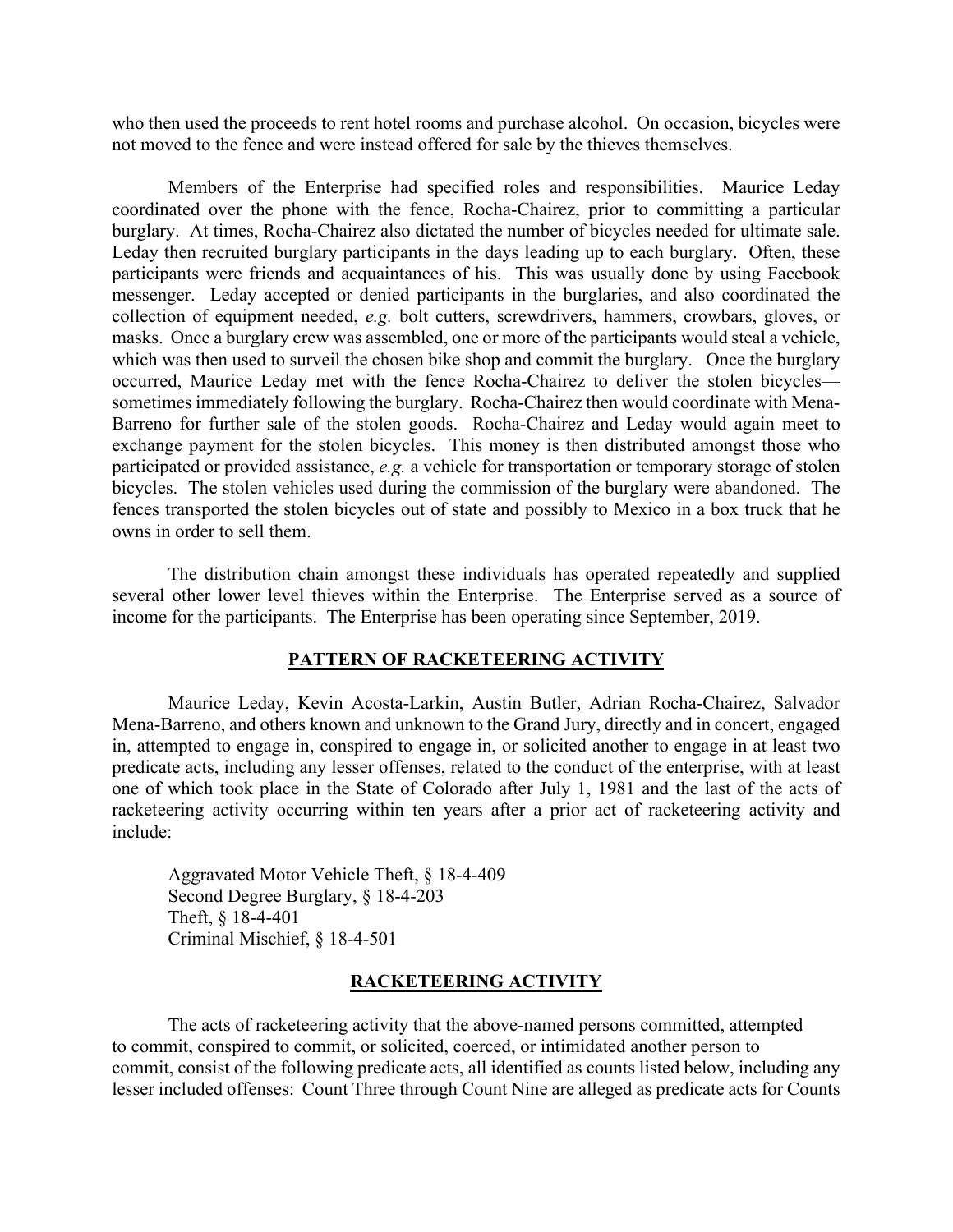One and Two. In addition, the offenses alleged in Counts One and Two were committed in the manner described immediately below and described in the factual summaries in support of the following counts, incorporated by reference.

#### **COUNT THREE**

## **(Series 12, Specialized Bicycle Experience)** SECOND DEGREE BURGLARY - BUILDING, C.R.S. 18-4-203(1) [F4] **06031**

Between and including December 23 and December 24, 2019, in the State of Colorado **Gerald Garcia** unlawfully, feloniously, and knowingly broke an entrance into, entered, or remained unlawfully after a lawful or unlawful entry in the building or occupied structure of Specialized Bicycle Experience, located at 5600 Airport Road, City and County of Boulder, with the intent to commit therein the crime of Theft; in violation of section 18-4-203(1), C.R.S.

## **COUNT FOUR (Series 12, Specialized Bicycle Experience)** THEFT - \$20,000 - \$100,000, C.R.S. 18-4-401(1),(2)(H) [F4] **08A15**

Between and including December 23 and December 24, 2019, in the State of Colorado **Gerald Garcia** unlawfully, feloniously, and knowingly, without authorization or by threat or deception, obtained, retained, or exercised control over; or knowing or believing it to have been stolen, received, loaned money by pawn or pledge on, or disposed of, a thing of value, namely: bicycles of Specialized Bicycle Experience with the value of twenty thousand dollars or more but less than one hundred thousand dollars, and intended to deprive Specialized Bicycle Experience permanently of their use or benefit; in violation of section 18-4-401(1)(a), (2)(h), C.R.S.

#### **COUNT FIVE**

### **(Series 12, Specialized Bicycle Experience)** CRIMINAL MISCHIEF - \$1,000 - \$5,000, C.R.S. 18-4-501(1),(4)(D) [F6] **0901J**

Between and including December 23 and December 24, 2019, in the State of Colorado, **Gerald Garcia**, in the course of a single criminal episode, unlawfully, feloniously, and knowingly damaged the real or personal property of Specialized Bicycle Experience, the aggregate damage being one thousand dollars or more but less than five thousand dollars; in violation of section 18- 4-501(1),(4)(d), C.R.S.

The offenses committed in Count Three through Count Five were committed in the following manner.

Between and including December 23 and 24, 2019, suspects forced entry into Specialized Bicycle Experience, located at 5600 Airport Boulevard, City and County of Boulder, by breaking a window with rocks, causing \$2,000 worth of damage. Thereafter, the suspects removed nine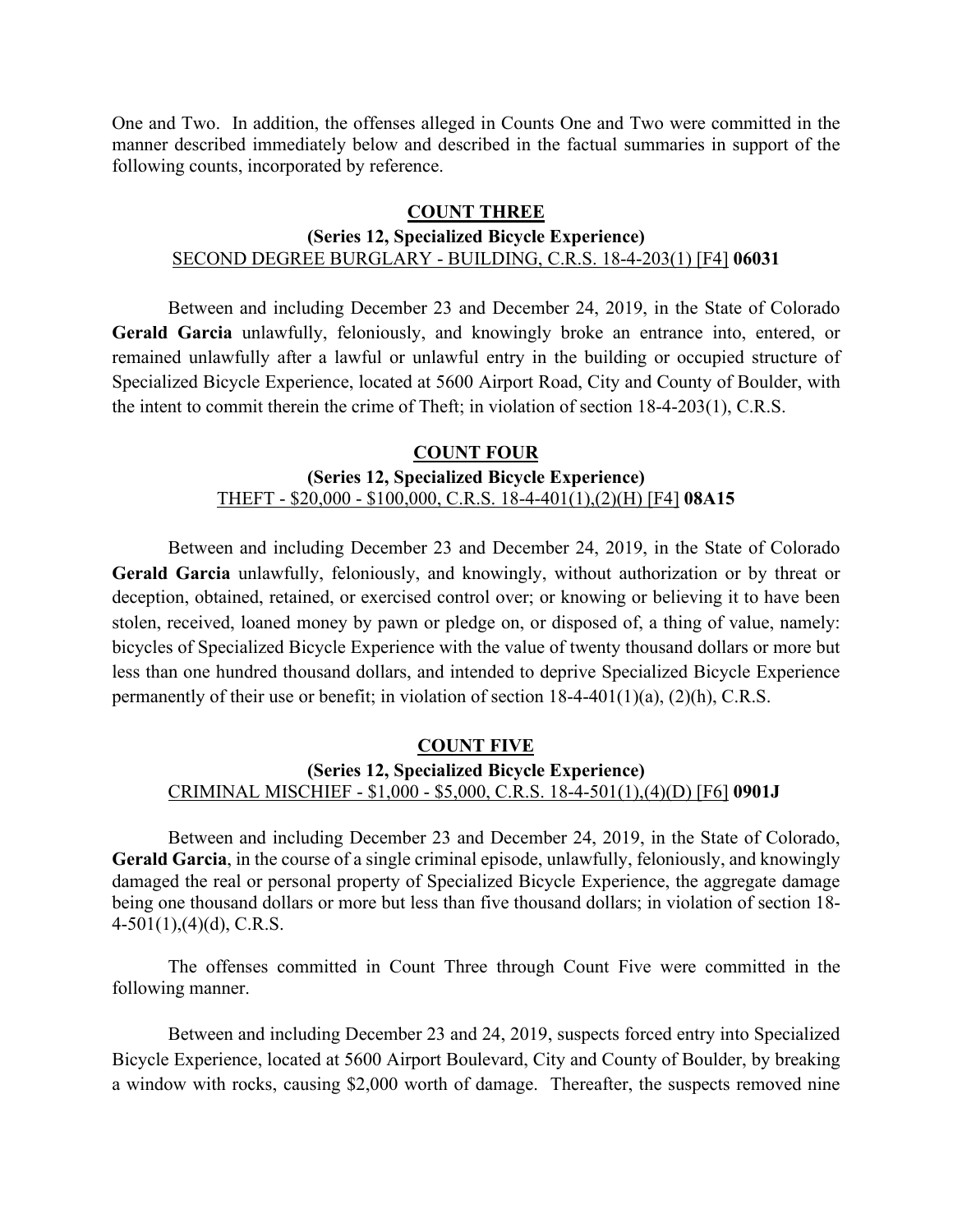bicylces from the business valued at \$73,000. Surveillance video revealed a U-Haul box truck with an unknown license plate in the area of the business at the suspected time of the burglary.

Phone records revealed that Leday and Rocha-Chairez, exchanged several phone calls prior to and following the burglary. Investigators also reviewed Facebook Messenger messages and other communications both prior to and following these burglaries. Statements by Maurice Leday, Gerald Garica and other associates indicate that Maurice Leday and Gerald Garcia were responsible for the burglary at Specialized Bicycle Experience. Video and photographs received from Facebook depict Leday and Garcia with large amounts of cash between and including December 24 through December 30, 2019. Facebook communications also indicate that Leday and Garcia rented a hotel room on or about December 24, 2019, where they are depicted in photos with large amounts of cash and expensive bottles of alcohol. (See Exhibit 12, Slides 1-16; Grand Jury Testimony July 15, 2021, pages 147-161.)

### **COUNT SIX (Series 13, Boulder Cycle Sport)** SECOND DEGREE BURGLARY - BUILDING, C.R.S. 18-4-203(1) [F4] **06031**

On or about January 19, 2020, in the State of Colorado **Gerald Garcia** unlawfully, feloniously, and knowingly broke an entrance into, entered, or remained unlawfully after a lawful or unlawful entry in the building or occupied structure of Boulder Cycle Sport, located at 4850 Broadway, City and County of Boulder, with the intent to commit therein the crime of Theft; in violation of section 18-4-203(1), C.R.S.

### **COUNT SEVEN (Series 13, Boulder Cycle Sport)** THEFT - \$20,000 - \$100,000, C.R.S. 18-4-401(1),(2)(H) [F4] **08A15**

On or about January 19, 2020, in the State of Colorado **Gerald Garcia** unlawfully, feloniously, and knowingly, without authorization or by threat or deception, obtained, retained, or exercised control over; or knowing or believing it to have been stolen, received, loaned money by pawn or pledge on, or disposed of, a thing of value, namely: bicycles of Boulder Cycle Sport with the value of twenty thousand dollars or more but less than one hundred thousand dollars, and intended to deprive Boulder Cycle Sport permanently of their use or benefit; in violation of section  $18-4-401(1)(a)$ ,  $(2)(h)$ , C.R.S.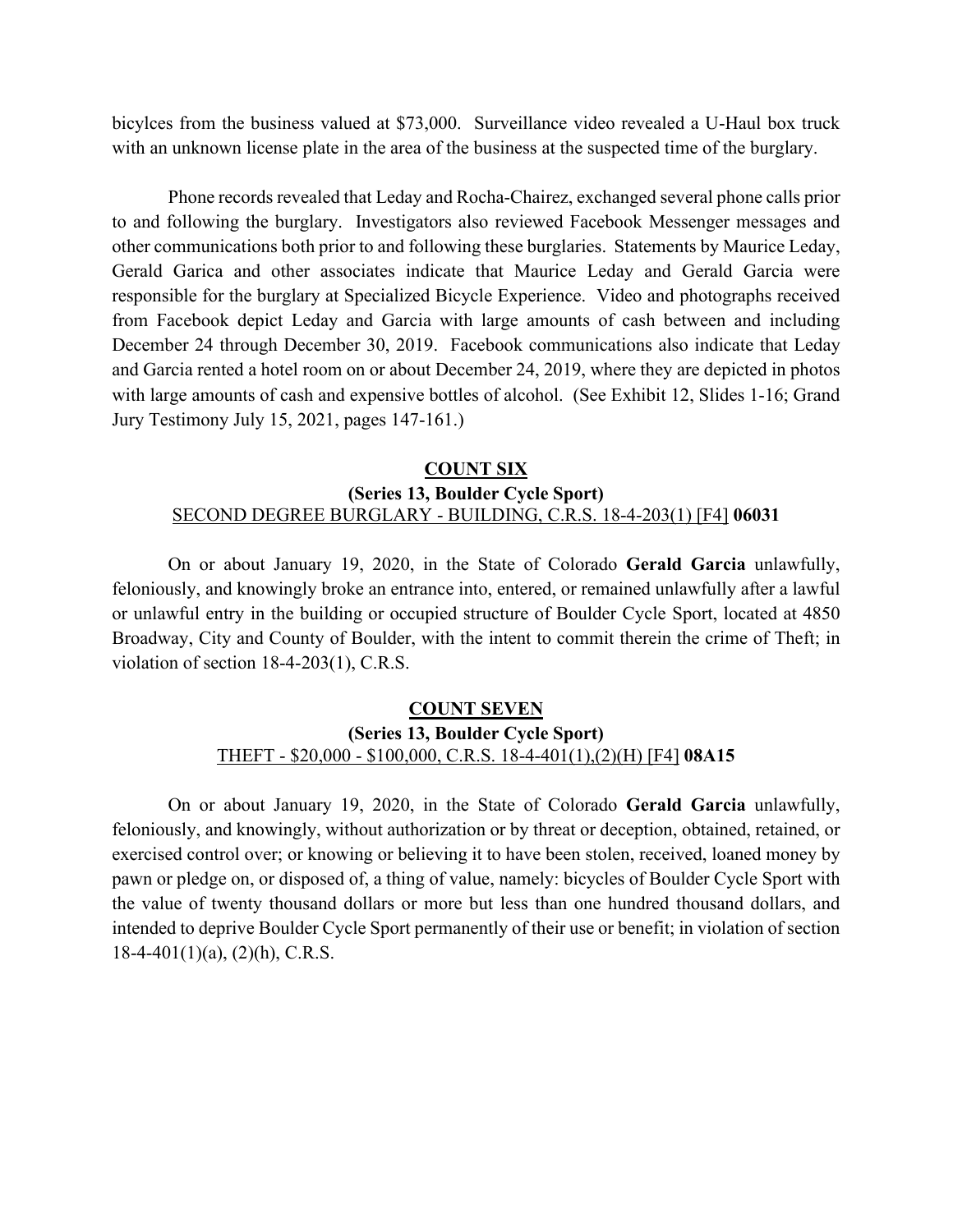## **COUNT EIGHT (Series 13, Boulder Cycle Sport)** CRIMINAL MISCHIEF - \$750 - \$1,000, C.R.S. 18-4-501(1),(4)(C) [M1] **0901H**

On or about January 19, 2020, in the State of Colorado **Gerald Garcia** in the course of a single criminal episode, unlawfully and knowingly damaged the real or personal property of Boulder Cycle Sport, the aggregate damage being seven hundred fifty dollars or more but less than one thousand dollars; in violation of section 18-4-501(1),(4)(c), C.R.S.

The offenses committed in Count Six through Count Eight were committed in the following manner.

On or about January 19, 2020, suspects forced entry into Boulder Cycle Sport, located at 4850 Broadway, City and County of Boulder, by breaking a window with a rock, causing \$900 worth of property damage to that business. Thereafter suspects removed eight bicycles valued at \$50,000. A witness observed a U-Haul without an unidentified license plate truck in the area of the business at the time of the burglary. Officers also observed a U-Haul truck leaving the City of Boulder shortly after the burglary and committing traffic violations; however, no pursuit of the suspect vehicle was initiated at that time. This same business was burglarized in a similar manner on or about December 18, 2019 (described above).

Phone records revealed that Leday and Rocha-Chairez, and Rocha-Chairez and Mena-Barreno, exchanged several phone calls and/or text messages prior to and following the burglary. Investigators also reviewed Facebook Messenger messages and other communications both prior to and following these burglaries. Statements by Maurice Leday, Gerald Garica, Derrick Aranda and other associates indicate that Maurice Leday and Gerald Garcia were responsible for this burglary at Boulder Cycle Sport. Call detail records indicate that following the burglary Leday communicated with Rocha-Chairez, and thereafter Rocha-Chairez's location moved to the vicinity of 8790 Brighton Road, Adams County, for the purpose of retrieving stolen bicycles for subsequent sale and transport by Mena-Barreno. In addition, following his communications with Leday after the burglary, Rocha-Chairez also communicated with Mena-Barreno.

Video and photographs received from Facebook depict Leday and Garcia with large amounts of cash on January 19, 2020. Facebook communications also indicate that Leday and Garcia rented a hotel room after the burglary. (*See* Exhibit 14, Slides 14-23; Grand Jury Testimony, September 23, 2021, pages 21-35.)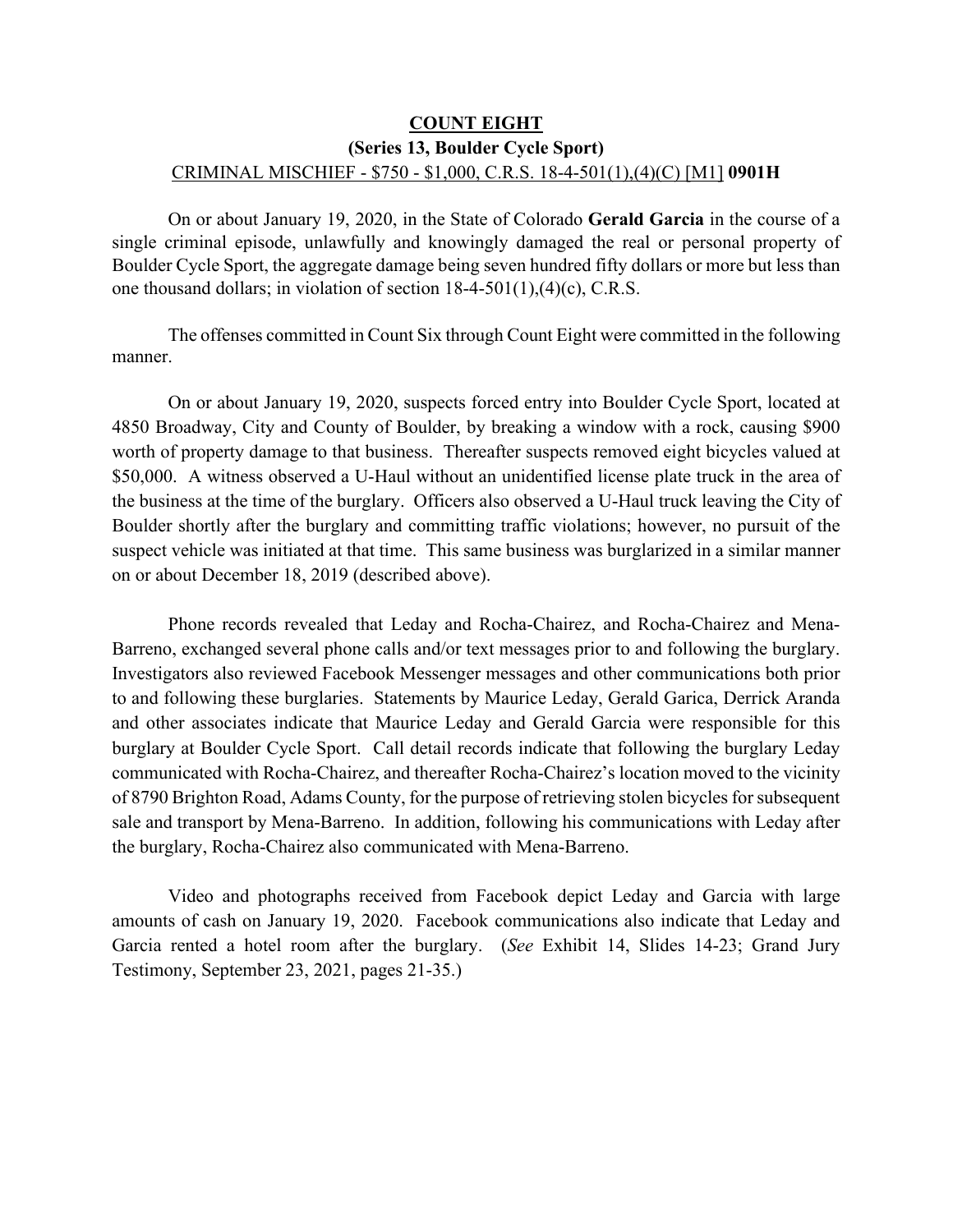#### **COUNT NINE**

# **(Series 18, REI, Cars Remember When, Fay Myers, Havana Auto Parts, Sun Enterprises)** AGGRAVATED MOTOR VEHICLE THEFT IN THE FIRST DEGREE, C.R.S. 18-4- 409(2),(3)(A) [F4] **0804G**

On or about April 22, 2020, in the State of Colorado, **Gerald Garcia** unlawfully, feloniously, and knowingly obtained or exercised control over the motor vehicle of Mile High Youth Corp., without authorization, or by threat or deception, and retained possession or control over the motor vehicle for more than twenty-four hours, and the value of the motor vehicle was less than twenty thousand dollars; in violation of section 18-4-409(2),(3)(a), C.R.S.

The offense committed in Count Nine was committed in the following manner.

Between and including April 21 and April 22, 2020, a white 2011 Ford Econoline E250 van, Colorado license plate CVR 271, VIN 1FTNE2EW8DA69823, valued at \$10,000, was stolen from a parking lot at 1801 N. Federal Boulevard, City and County of Denver. This passenger van also belonged to Mile High Youth Corp. Facebook Messenger messages and other communications between Leday, Acosta-Larkin, Gerald Garcia, and Kane Valdez, indicate that Leday, Gerald Garcia, and Kane Valdez were responsible for the theft of this second van from Mile High Youth Corp. (*See* Exhibit 14, Slides 79-105; Grand Jury Testimony, September 23, 2021, pages 100-28.)

On or about May 1, 2020, officers recovered the Mile High Youth Corp. passenger van (Colorado license plate CVR 271) near Bylers Place and Jay Street, City of Lakewood, Jefferson County. At the time of recovery, officers noted two bicycles in the rear of the van. (*See* Exhibit 14, Slide 130; Grand Jury Testimony, September 23, 2021, pages 162-163.)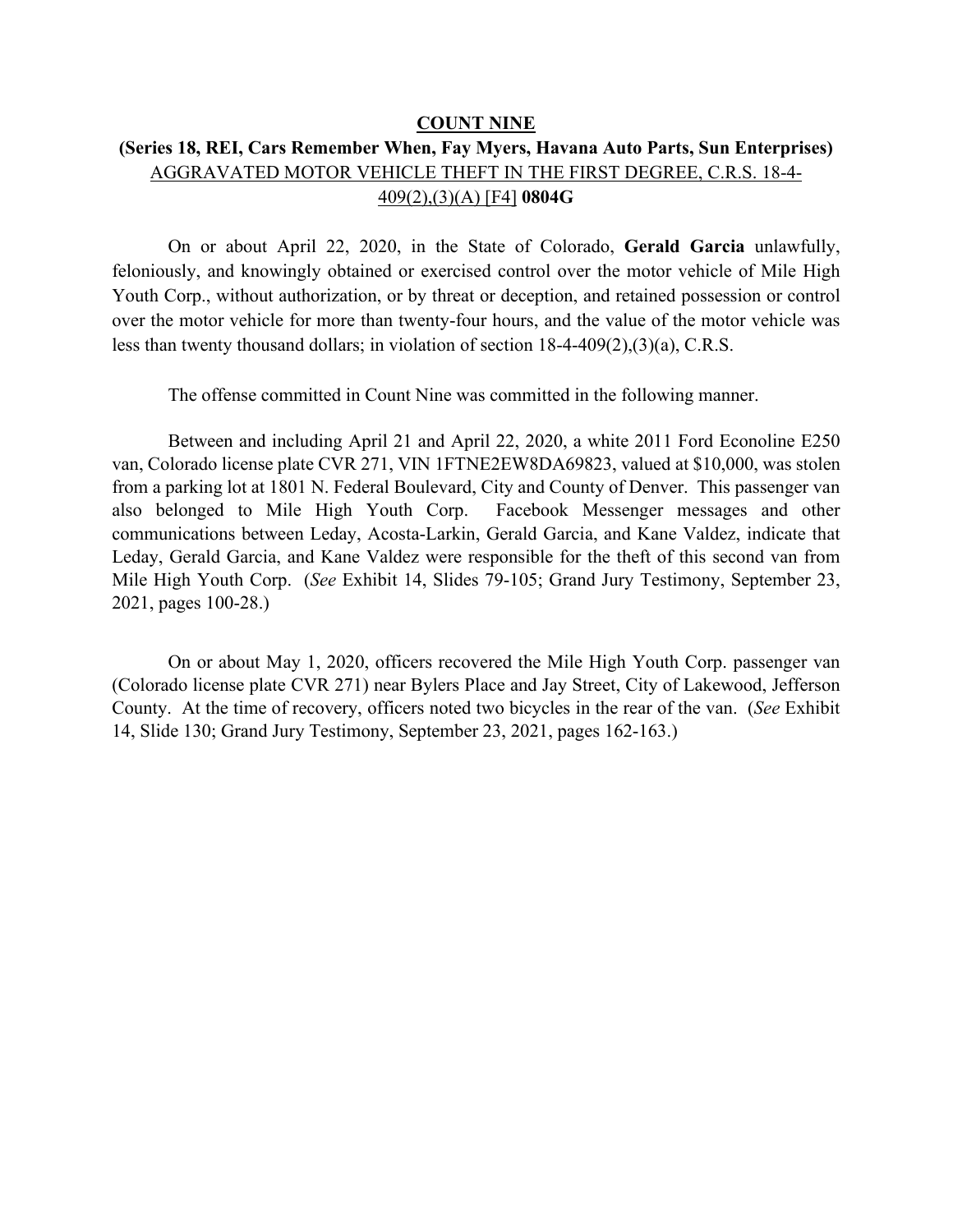PHILIP J. WEISER

Attorney General

Jarah EN Cutcheon

SARAH E. MCCUTCHEON, #33242

Senior Assistant Attorney General

Subscribed to before me in the City and County of Denver, State of Colorado, this

day of October, 2021.

Notary Fublic Celler

My commission expires: